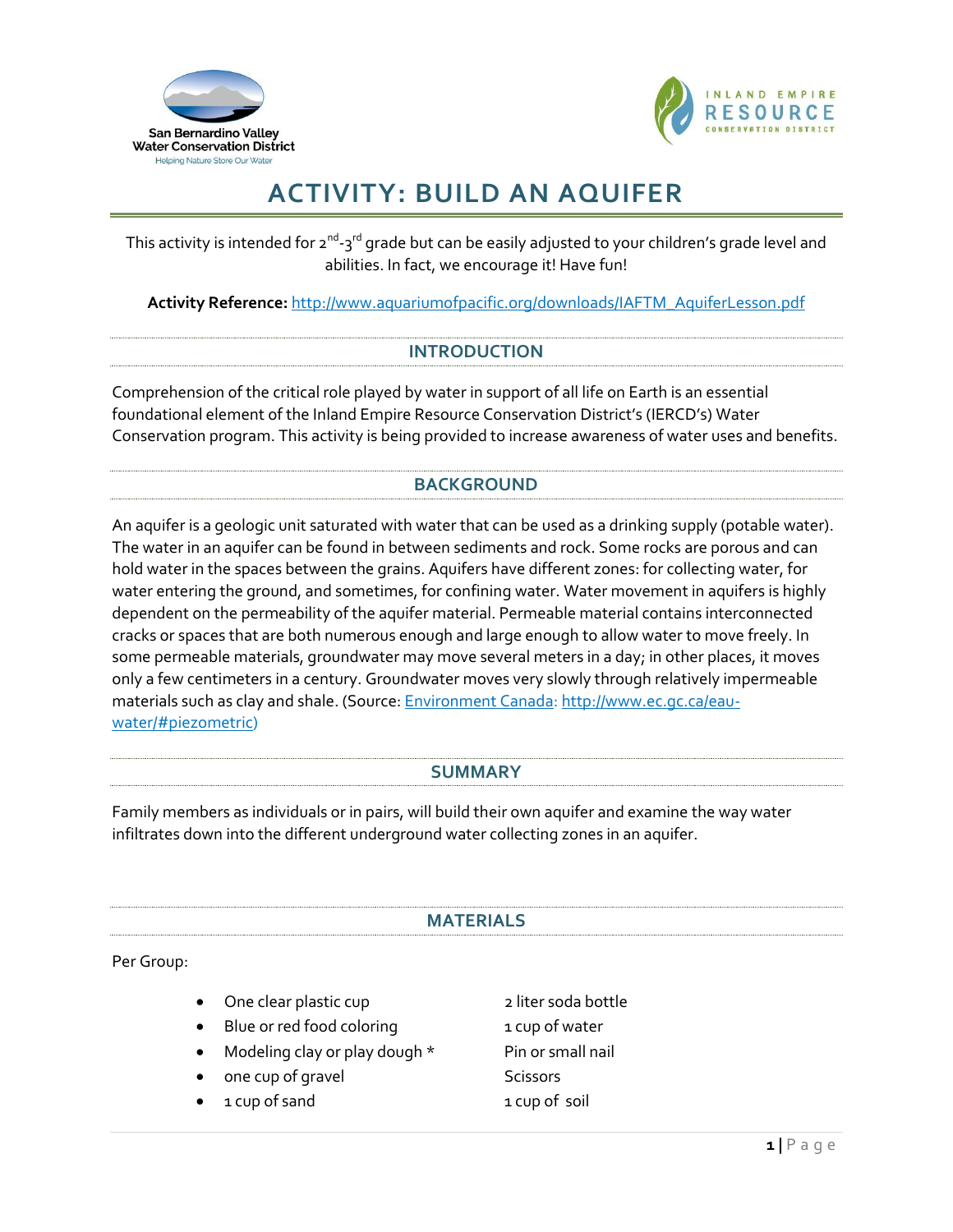## **DIRECTIONS**

- 1. Take pin and make holes in the cap of a soda bottle. Have 2 liter bottles pre cut in half per group. Put cap on top of cut top half of bottle. This will later be used to simulate rain.
- 2. Fill a cup with 8oz of water and add a few drops of food coloring.
- 3. Children should flatten the dough and place it at the bottom of the 2 liter bottle (Make sure to use the same amount of dough in each aquifer).
- 4. Next add 1 cup of sand and spread evenly.
- 5. Repeat with gravel.
- 6. Repeat with soil. (Children could add grass to their model if they choose.)
- 7. Have children place the rain simulator bottle top above the 2 liter bottle and pour in blue dyed water on to the aquifer bottle.
- 8. Children can watch the color dyed water penetrate down into the aquifer.
- 9. Record the results.

You may add additional aquifers and vary the material ratio (sand to gravel) to examine how long it will take the water to reach the bottom.

## **EXTENSION**

Have children build an edible aquifer. This activity can be found at the link listed as well as a link to video demonstrating edible aquifers:

- Link to website: <http://dnr.wi.gov/org/caer/ce/eek/cool/ameliaedibleaquifer.htm>
- Link to video[: https://www.youtube.com/watch?v=SVpRbtSY7gM](https://www.youtube.com/watch?v=SVpRbtSY7gM)

Another way to expand this activity is by having children research aquifers in their region as well as the layers of an aquifer.



**Edible Earth Parfaits**

# *Attention: Please consider your child's allergies or medical needs, prior to conducting this activity! Make substitutions if needed!*

**Objective:** To teach about the geologic formations in an aquifer.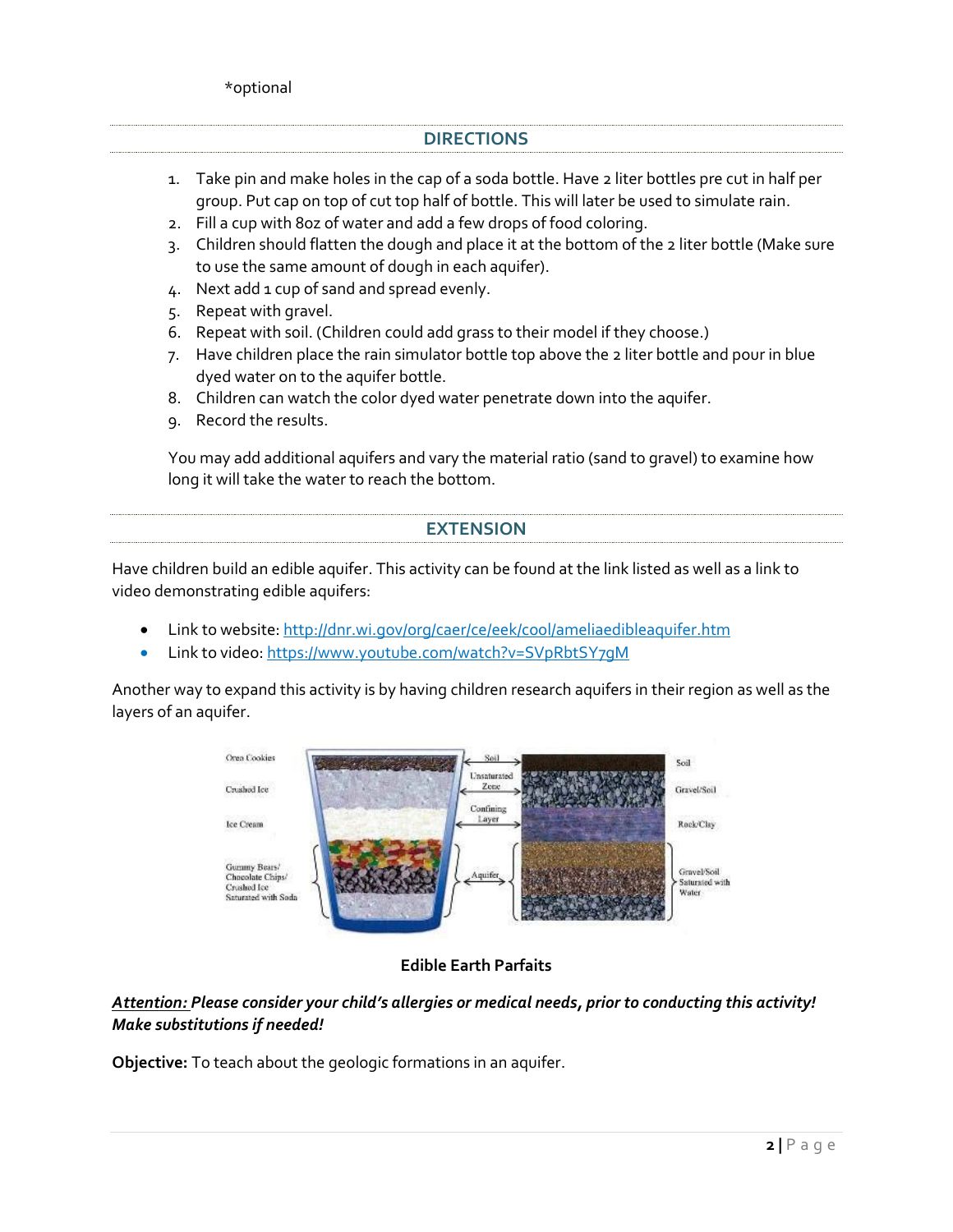**Focus:** Children will build their own edible aquifer and learn about geologic layers, confining layers, contamination, recharge and water tables. Children will have a better understanding about the need to protect and conserve groundwater resources.

# **Materials :**

- Chocolate chips (12 oz bags)
- Oreo cookies (1 package)
- Crushed ice (the smaller the better)
- Vanilla ice cream (1.5 quart container)
- Clear soda (20 oz Sprite or other lemon-lime soda)
- Colored soda (Ex: 20 oz strawberry or grape)
- Small gummy bears or gummy worms
- Drinking straws (clear work best or reusable, if you have them!)
- Clear plastic cups (12 or 16 oz)
- Spoons
- Ice cream scoop

### **Activity Steps**

1. Discuss what was learned during the Groundwater Demonstration. Inquiry: What is groundwater?

2. Begin to construct your edible aquifer by filling a clear plastic cup 1/3 full with gummy bears, chocolate chips, or crushed ice.

## *These represent gravel & soil that make up the aquifer.*

3. Add enough soda to just cover the candy or ice. *The soda represents groundwater. Notice that the soda fills all of the spaces among the gummy bears, chocolate chips and ice. The aquifer is now saturated with soda; it is a "saturated zone." In an unconfined aquifer, the top of the saturated zone is called the "water table."* 

4. Add a layer of ice cream to serve as a "confining layer" over the water-filled aquifer. Discuss what a confining layer is and does. *This layer, called a "confining layer" or an "aquitard", is impermeable or significantly less permeable than the aquifer below it (it is difficult for water to soak through). It helps protect the aquifer from contamination and is usually made of rock and/or clay. An aquifer under a confining layer is called a "confined aquifer" An aquifer without a confining layer is called an "unconfined aquifer."* 

5. Add crushed ice on top of the confining layer/water table. *This represents the unsaturated zone, the area where air fills most of the pores (spaces) in the soil and rock.* 

6. Scatter Oreo cookies over the top. *This represents the soil, which is very porous (top soil).*